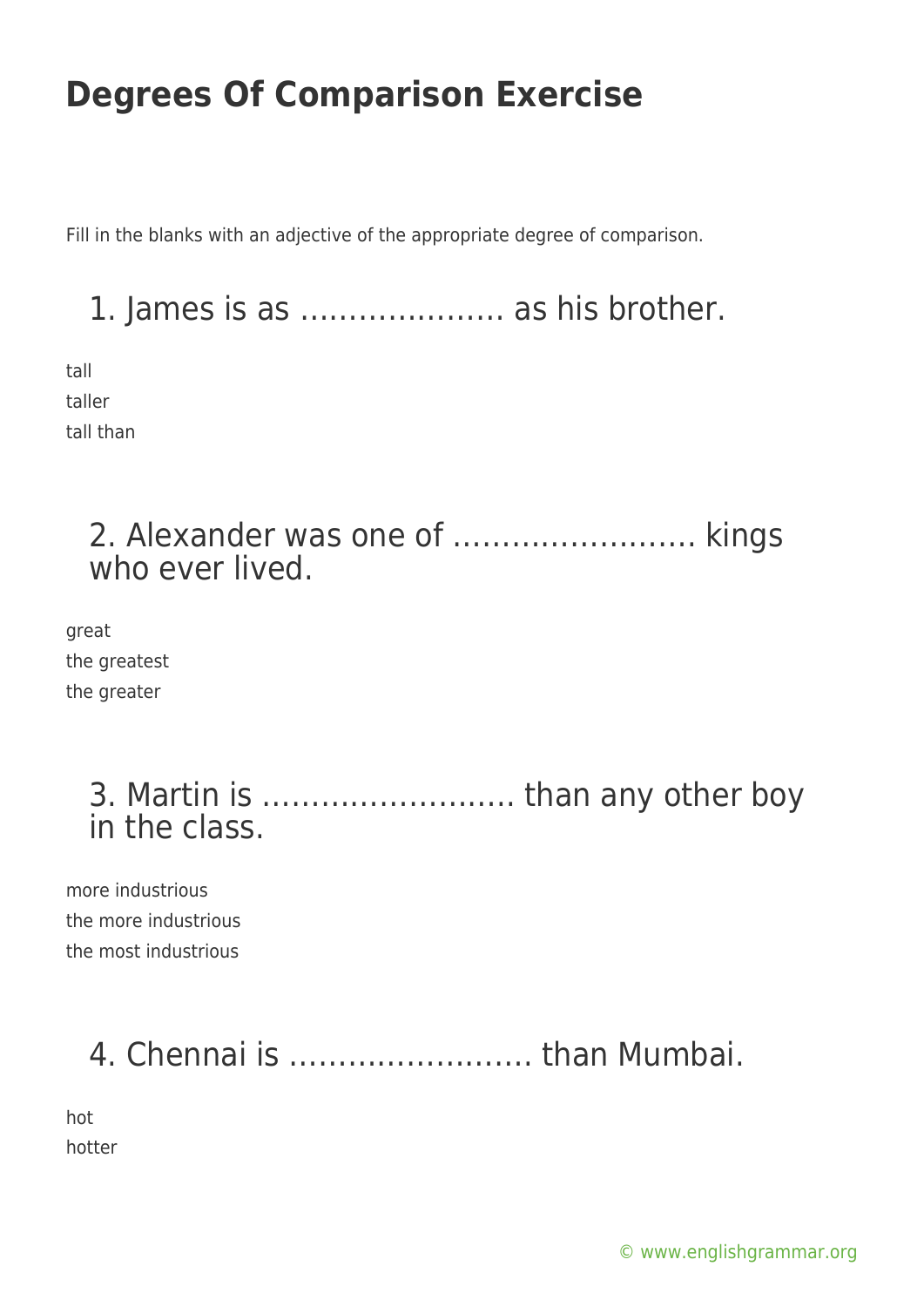hottest

#### 5. Very few cities in Asia are as ……………………. as Hong Kong.

big bigger biggest

#### 6. This cathedral is the ………………….. in South India.

big bigger biggest

### 7. An airplane flies …………………….. than birds.

more fast more faster faster

#### 8. Kitchen appliances have made cooking

…………………..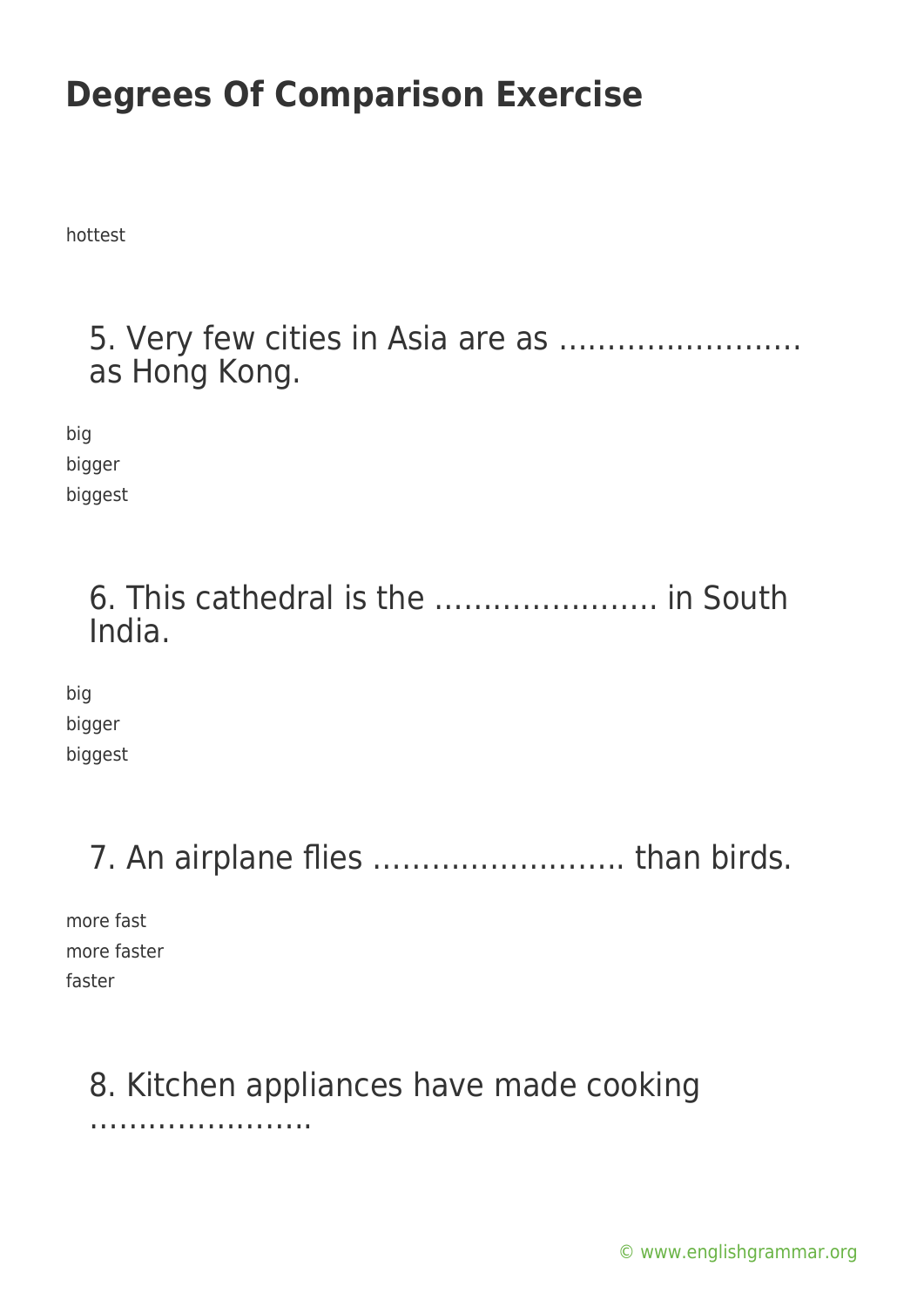more easy more easier easier

#### 9. Very few countries are as rich …………………… America.

than

as so

#### 10. Some beans are at least …………………….. as meat.

more nutritious as nutritious nutritious

## 11. Naomi is ………………….. than her sister.

less clever less cleverer lesser clever

[© www.englishgrammar.org](https://www.englishgrammar.org/)